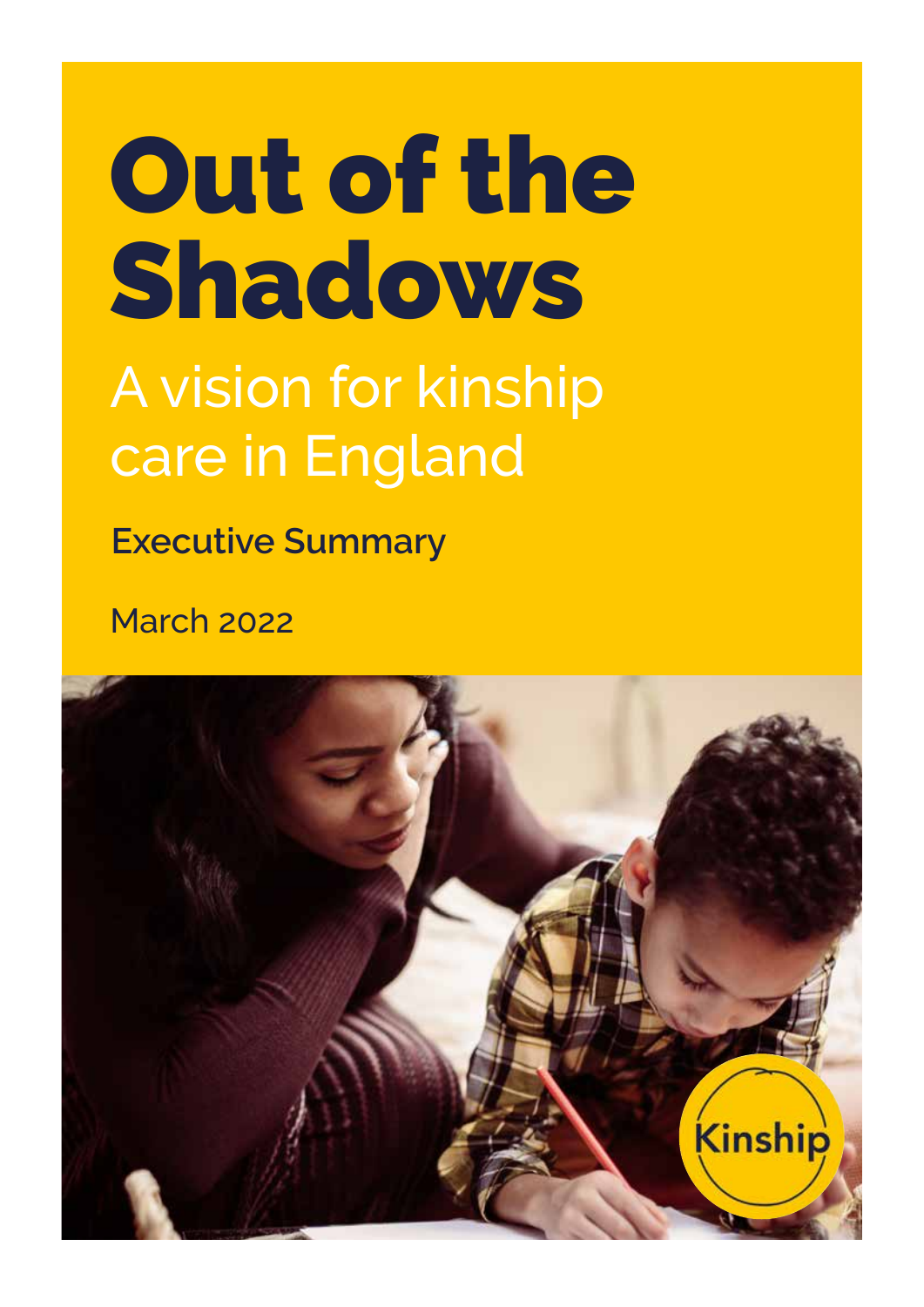## EXECUTIVE SUMMARY

**It makes sense to invest in kinship care. Kinship carers - family members or friends who care for a child when their parents are unable to - look after some of the most vulnerable children in society, usually preventing them from entering the care system. In England and Wales, there are currently estimated to be over 162,400 children in kinship care**<sup>1</sup> **, nearly double the 88,115 children in local authority care.**2, 3 **Well-supported kinship care leads to better outcomes for children and reduces pressure on children's social care**. 4

Most kinship carers take on the role at a time of crisis. They take on the full financial cost of the child, usually without any financial support. They take on the responsibility for every aspect of the child's wellbeing and development. Children in kinship care have often had difficult experiences which can lead to them displaying their distress in behaviours that can be hard to manage. Even so, kinship carers make sure the children's emotional, behavioural, health and educational needs are met, again usually without help or support.<sup>5</sup>

The impact of being a kinship carer on people's lives is huge. Although kinship care can happen to anyone, kinship carers are more likely to be experiencing disadvantage in their lives. For example, when compared to parents or other cohorts of carers like foster carers, kinship carers are more likely to be older, in poorer health, living in poverty and deprivation, living in insecure accommodation, and be in low paid employment or unemployed. Kinship care is also far more prevalent in Black and minority ethnic communities.<sup>6</sup>

Kinship carers have to cope with the emotional impact of the family crisis which resulted in the children moving into their care, as well as any assessment and court processes they may have to go through. Kinship carers not only have to parent the child, they also have to make sure the child understands the reasons they cannot live with their parents and has a safe relationship with them, which can involve managing complicated contact arrangements. Kinship carers also often find the role can make them isolated as their family and friends move on with their lives and they find it hard to fit in with other parents.<sup>7</sup>

One key message from both research and kinship carers themselves is that the support available to them is inadequate. There is no clear national strategy on how kinship carers should be supported. Currently, support is based on the legal status of the child rather than their level of need. For example, some local authorities are beginning to offer better support to special guardians, but informal kinship carers still struggle to receive any support. However, there are also still many local authorities that offer very little support to kinship carers regardless of the child's legal status. Kinship carers are being pushed into poverty, having to choose between feeding themselves or the children. They are left alone to raise children with complex needs with no support.

Despite all these challenges, kinship carers fight to provide children with loving and stable homes for as long as they need. However, many are now at breaking point. If the children were not living with their kinship families, most would be in local authority care. This would overwhelm the already stretched children's social care system. It would also have an adverse impact on children. When compared to children in local authority care, children in kinship care are more likely to

Services/Childrens-Services/Children-Looked-After

<sup>1</sup> Wijedasa, D. (2017) Children growing up in the care of relatives in the UK. Hadley Centre for Adoption and Foster Care Studies, University of Bristol. Policy Report 18.

<sup>2</sup> Department for Education (2021) Children looked after in England including adoptions: 2020 to 2021,

<sup>3</sup> Stats Wales (2021) Children Looked After, available at: https://statswales.gov.wales/Catalogue/Health-and-Social-Care/Social-

<sup>4</sup> Hunt (2020) Two Decades of UK Research on Kinship Care: An Overview, London: Family Rights Group.

<sup>5</sup> Ibid. 6 Wijedasa, D. (2015) The prevalence and characteristics of children growing up with relatives in the UK: Characteristics of children living with relatives in England: Part I, University of Bristol, Bristol.

Hunt (2020).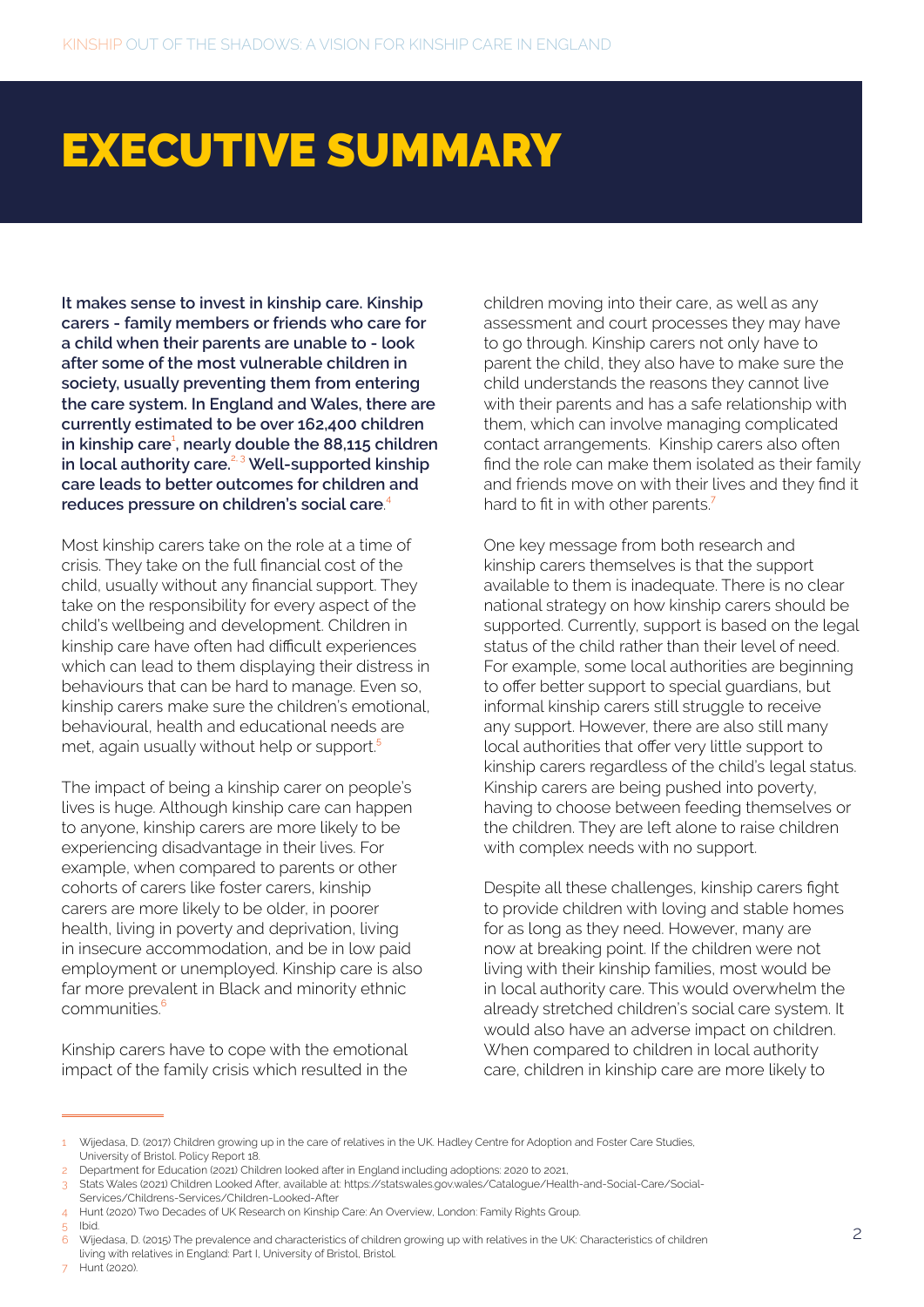

have stability, better health, development and educational outcomes, and better relationships with their families  $8,9$ 

The case to invest in kinship care is strong. Not only do children have better experiences and outcomes, but kinship families who receive support are less likely to fall into crisis and are more likely to stay together.<sup>10</sup> Furthermore, recent economic analysis has found that for every £1 local authorities invest in kinship care, there is a return of £1.20 - a 20% return on investment.<sup>11</sup> It costs local authorities more to deal with the fallout of not supporting kinship families properly.

#### **RECOMMENDATIONS**

The current system where the support a kinship family receives is determined by the legal status of the child and where they live rather than on their needs is unfair and leaves some of the most vulnerable families without help. There is a clear case for improving support for all kinship carers, regardless of the child's legal status or where they live.

The report's recommendations are split into two phases: changes that need to happen now to alleviate the pressure on kinship families; and strategic changes needed to develop a kinship care system that is fit for purpose for the future.

| <b>CHANGES NEEDED NOW</b>                                                                                      |                                                                                                                                                                                                                                                                                                                                 |
|----------------------------------------------------------------------------------------------------------------|---------------------------------------------------------------------------------------------------------------------------------------------------------------------------------------------------------------------------------------------------------------------------------------------------------------------------------|
| <b>Financial support</b>                                                                                       | All kinship carers should receive the financial support they need, including a non-<br>means tested financial allowance that matches the current minimum fostering<br>allowance. They should also be entitled to kinship care leave (on a par with<br>adoption leave) when the child first moves into their care.               |
| Information and advice                                                                                         | All kinship families should have access to independent information and advice,<br>including free legal advice, from the point they are considering becoming kinship<br>carers. Access to this information and advice should be available for as long as<br>the family needs.                                                    |
| <b>Practical and emotional</b><br>support for kinship<br>carers and their children<br>- including peer support | All kinship families should have access to all the support they need. This support<br>should include health, education, and therapeutic support for the children.<br>It should also include: preparation and training; practical, emotional, and<br>therapeutic support; peer support; and support with contact for the carers. |

 $10$  Ibid.

<sup>8</sup> Sacker, A., Murray, E., Lacey, R. and Maughan, B. (2021) The lifelong health and wellbeing trajectories of people who have been in care: Findings from the Looked-after Children Grown up Project, London: Nuffield Foundation. 9 Hunt (2020).

<sup>11</sup> Nicol Economics (2020) Kinship Care: The Opportunity A Report by Nicol Economics for Grandparents Plus. London: Grandparents Plus.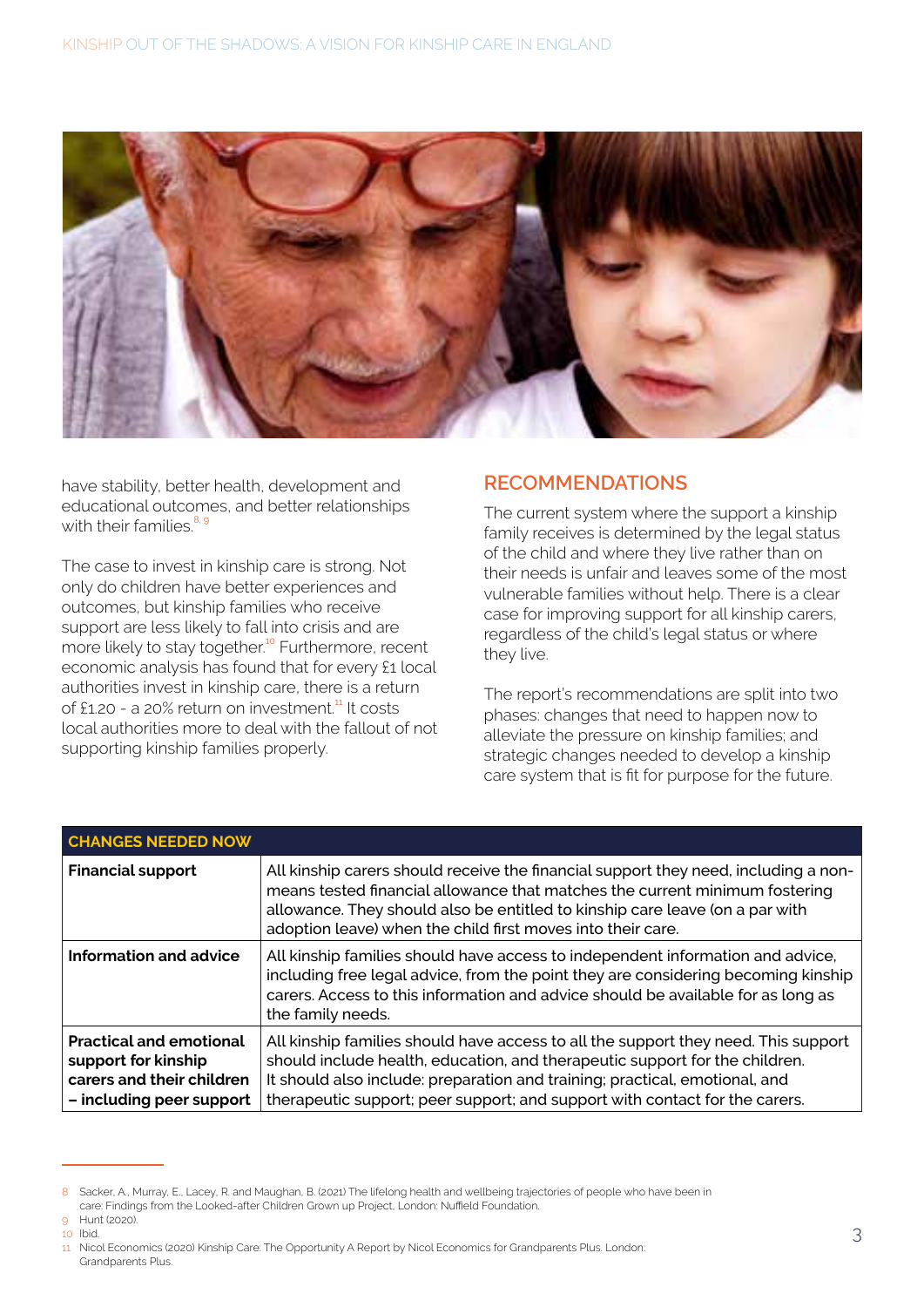| A FUTURE FIT FOR KINSHIP CARE                                                                                    |                                                                                                                                                                                                                                                                                                                                                                                                                                                                    |
|------------------------------------------------------------------------------------------------------------------|--------------------------------------------------------------------------------------------------------------------------------------------------------------------------------------------------------------------------------------------------------------------------------------------------------------------------------------------------------------------------------------------------------------------------------------------------------------------|
| Robust research and data<br>collection                                                                           | Data and research is needed to know how many kinship families there are, their<br>demographics, and what their level of need is. More research is needed to help<br>understand the best ways to support kinship families. This will enable the development<br>of evidence-based support services.                                                                                                                                                                  |
| Legal rights for all kinship<br>carers                                                                           | Kinship carers have very few legal rights. All kinship carers should have the legal right<br>to: legal aid for any legal proceedings for the child; a role in legal proceedings; and the<br>support they need.                                                                                                                                                                                                                                                     |
| Kinship care aware policy<br>making and public service<br>delivery at national and<br>local levels of government | All decisions that affect children and families at both a national and local level should<br>specifically take into consideration the needs of kinship families. All public services that<br>have direct contact with kinship families should have policies in place explaining how their<br>services are able to meet their needs.                                                                                                                                |
| An ambitious plan to raise<br>awareness of kinship care                                                          | More must be done to raise awareness of kinship care among the professionals who work<br>with them and among society more generally.                                                                                                                                                                                                                                                                                                                               |
| Workforce development                                                                                            | Every local authority should have specialist kinship care teams with specially trained<br>practitioners. All professionals from other agencies who work with kinship carers<br>should have a basic level of training on kinship care. To achieve this, relevant qualifying<br>programmes should cover kinship care and there should be continuing professional<br>development courses on kinship care for professionals working directly with kinship<br>families. |

We are at a crossroads. Kinship care is finally being recognised as an important part of the children's social care system. It offers a positive alternative for children who cannot live with their parents to live with people they know and love. However, without the right support, planning, and investment, kinship care will continue to be the poor relation of foster care and adoption.

Well-supported kinship care works. The recommendations in this report will improve the circumstances and outcomes for kinship families now and build a system that works for kinship families and reduces pressure on children's social care into the future. This will lead to more children being able to live in stable homes with people they know and love.

**We are at a crossroads. Kinship care is finally being recognised as an important part of the children's social care system.**